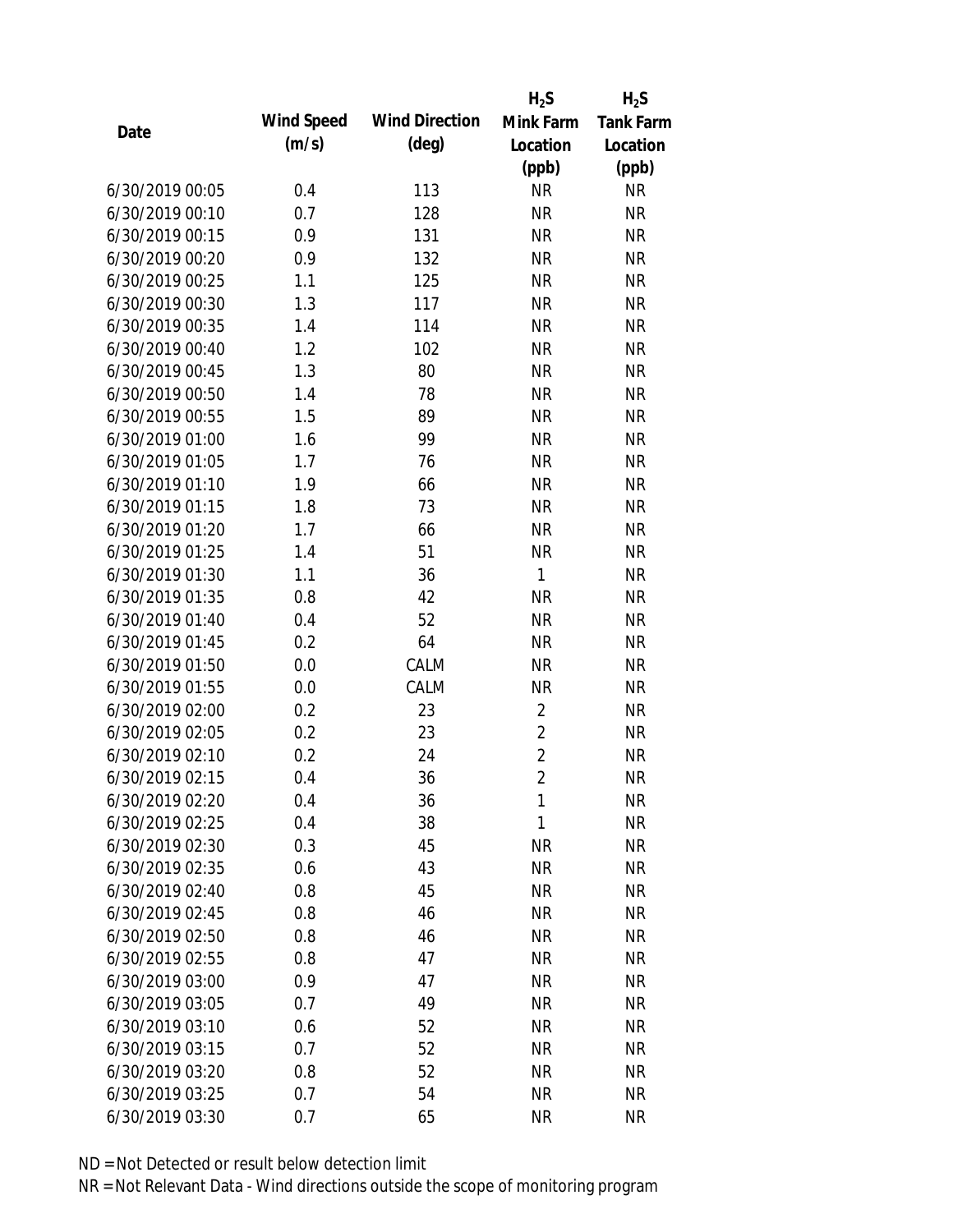|                 |            |                       | $H_2S$    | $H_2S$           |
|-----------------|------------|-----------------------|-----------|------------------|
| Date            | Wind Speed | <b>Wind Direction</b> | Mink Farm | <b>Tank Farm</b> |
|                 | (m/s)      | $(\text{deg})$        | Location  | Location         |
|                 |            |                       | (ppb)     | (ppb)            |
| 6/30/2019 03:35 | 0.7        | 65                    | <b>NR</b> | <b>NR</b>        |
| 6/30/2019 03:40 | 0.5        | 67                    | <b>NR</b> | <b>NR</b>        |
| 6/30/2019 03:45 | 0.4        | 85                    | <b>NR</b> | <b>NR</b>        |
| 6/30/2019 03:50 | 0.5        | 89                    | <b>NR</b> | <b>NR</b>        |
| 6/30/2019 03:55 | 0.6        | 90                    | <b>NR</b> | <b>NR</b>        |
| 6/30/2019 04:00 | 0.5        | 93                    | <b>NR</b> | <b>NR</b>        |
| 6/30/2019 04:05 | 0.5        | 93                    | <b>NR</b> | <b>NR</b>        |
| 6/30/2019 04:10 | 0.5        | 93                    | <b>NR</b> | <b>NR</b>        |
| 6/30/2019 04:15 | 0.5        | 97                    | <b>NR</b> | <b>NR</b>        |
| 6/30/2019 04:20 | 0.7        | 110                   | <b>NR</b> | <b>NR</b>        |
| 6/30/2019 04:25 | 0.8        | 127                   | <b>NR</b> | <b>NR</b>        |
| 6/30/2019 04:30 | 1.0        | 127                   | <b>NR</b> | <b>NR</b>        |
| 6/30/2019 04:35 | 1.1        | 124                   | <b>NR</b> | <b>NR</b>        |
| 6/30/2019 04:40 | 1.2        | 117                   | <b>NR</b> | <b>NR</b>        |
| 6/30/2019 04:45 | 1.3        | 108                   | <b>NR</b> | <b>NR</b>        |
| 6/30/2019 04:50 | 1.2        | 102                   | <b>NR</b> | <b>NR</b>        |
| 6/30/2019 04:55 | 1.2        | 96                    | <b>NR</b> | <b>NR</b>        |
| 6/30/2019 05:00 | 1.3        | 96                    | <b>NR</b> | <b>NR</b>        |
| 6/30/2019 05:05 | 1.5        | 104                   | <b>NR</b> | <b>NR</b>        |
| 6/30/2019 05:10 | 1.7        | 113                   | <b>NR</b> | <b>NR</b>        |
| 6/30/2019 05:15 | 1.7        | 122                   | <b>NR</b> | <b>NR</b>        |
| 6/30/2019 05:20 | 1.8        | 126                   | <b>NR</b> | <b>NR</b>        |
| 6/30/2019 05:25 | 1.8        | 129                   | <b>NR</b> | <b>NR</b>        |
| 6/30/2019 05:30 | 1.7        | 131                   | <b>NR</b> | <b>NR</b>        |
| 6/30/2019 05:35 | 1.5        | 129                   | <b>NR</b> | <b>NR</b>        |
| 6/30/2019 05:40 | 1.4        | 126                   | <b>NR</b> | <b>NR</b>        |
| 6/30/2019 05:45 | 1.3        | 121                   | <b>NR</b> | <b>NR</b>        |
| 6/30/2019 05:50 | 1.2        | 114                   | <b>NR</b> | <b>NR</b>        |
| 6/30/2019 05:55 | 1.3        | 98                    | <b>NR</b> | <b>NR</b>        |
| 6/30/2019 06:00 | 1.3        | 82                    | <b>NR</b> | <b>NR</b>        |
| 6/30/2019 06:05 | 1.3        | 75                    | <b>NR</b> | <b>NR</b>        |
| 6/30/2019 06:10 | 1.4        | 73                    | <b>NR</b> | <b>NR</b>        |
| 6/30/2019 06:15 | 1.5        | 76                    | <b>NR</b> | <b>NR</b>        |
| 6/30/2019 06:20 | 1.5        | 79                    | <b>NR</b> | <b>NR</b>        |
| 6/30/2019 06:25 | 1.4        | 89                    | <b>NR</b> | <b>NR</b>        |
| 6/30/2019 06:30 | 1.4        | 97                    | <b>NR</b> | <b>NR</b>        |
| 6/30/2019 06:35 | 1.4        | 102                   | <b>NR</b> | <b>NR</b>        |
| 6/30/2019 06:40 | 1.4        | 106                   | NR        | <b>NR</b>        |
| 6/30/2019 06:45 | 1.6        | 110                   | <b>NR</b> | <b>NR</b>        |
| 6/30/2019 06:50 | 1.7        | 113                   | <b>NR</b> | <b>NR</b>        |
| 6/30/2019 06:55 | 1.7        | 113                   | <b>NR</b> | <b>NR</b>        |
| 6/30/2019 07:00 | 1.7        | 112                   | <b>NR</b> | <b>NR</b>        |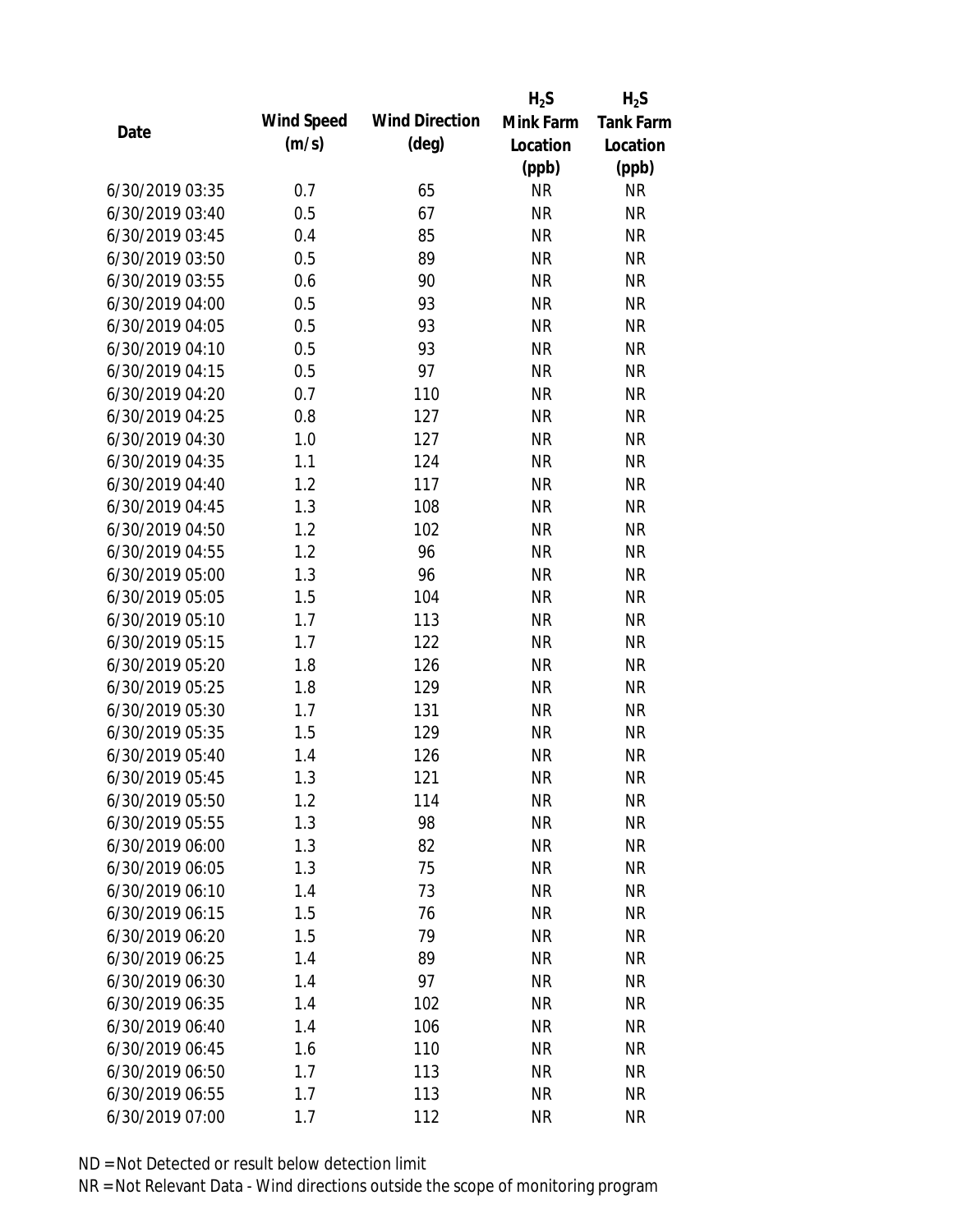|                 |            |                       | $H_2S$    | $H_2S$           |
|-----------------|------------|-----------------------|-----------|------------------|
|                 | Wind Speed | <b>Wind Direction</b> | Mink Farm | <b>Tank Farm</b> |
| Date            | (m/s)      | $(\text{deg})$        | Location  | Location         |
|                 |            |                       | (ppb)     | (ppb)            |
| 6/30/2019 07:05 | 1.8        | 114                   | <b>NR</b> | <b>NR</b>        |
| 6/30/2019 07:10 | 1.7        | 115                   | <b>NR</b> | <b>NR</b>        |
| 6/30/2019 07:15 | 1.7        | 119                   | <b>NR</b> | <b>NR</b>        |
| 6/30/2019 07:20 | 1.8        | 123                   | <b>NR</b> | <b>NR</b>        |
| 6/30/2019 07:25 | 2.0        | 130                   | <b>NR</b> | <b>NR</b>        |
| 6/30/2019 07:30 | 2.2        | 137                   | <b>NR</b> | <b>NR</b>        |
| 6/30/2019 07:35 | 2.3        | 140                   | <b>NR</b> | <b>NR</b>        |
| 6/30/2019 07:40 | 2.3        | 141                   | <b>NR</b> | <b>NR</b>        |
| 6/30/2019 07:45 | 2.3        | 139                   | <b>NR</b> | <b>NR</b>        |
| 6/30/2019 07:50 | 2.3        | 142                   | <b>NR</b> | <b>NR</b>        |
| 6/30/2019 07:55 | 2.1        | 143                   | <b>NR</b> | <b>NR</b>        |
| 6/30/2019 08:00 | 2.0        | 142                   | <b>NR</b> | <b>NR</b>        |
| 6/30/2019 08:05 | 1.9        | 142                   | <b>NR</b> | <b>NR</b>        |
| 6/30/2019 08:10 | 1.8        | 144                   | <b>NR</b> | <b>NR</b>        |
| 6/30/2019 08:15 | 1.7        | 148                   | <b>NR</b> | <b>NR</b>        |
| 6/30/2019 08:20 | 1.7        | 147                   | <b>NR</b> | <b>NR</b>        |
| 6/30/2019 08:25 | 1.6        | 146                   | <b>NR</b> | <b>NR</b>        |
| 6/30/2019 08:30 | 1.6        | 150                   | <b>NR</b> | <b>NR</b>        |
| 6/30/2019 08:35 | 1.7        | 148                   | <b>NR</b> | <b>NR</b>        |
| 6/30/2019 08:40 | 1.8        | 145                   | <b>NR</b> | <b>NR</b>        |
| 6/30/2019 08:45 | 1.9        | 143                   | <b>NR</b> | <b>NR</b>        |
| 6/30/2019 08:50 | 1.9        | 141                   | <b>NR</b> | <b>NR</b>        |
| 6/30/2019 08:55 | 2.0        | 139                   | <b>NR</b> | <b>NR</b>        |
| 6/30/2019 09:00 | 1.9        | 134                   | <b>NR</b> | <b>NR</b>        |
| 6/30/2019 09:05 | 1.9        | 135                   | <b>NR</b> | <b>NR</b>        |
| 6/30/2019 09:10 | 1.9        | 138                   | <b>NR</b> | <b>NR</b>        |
| 6/30/2019 09:15 | 2.0        | 138                   | <b>NR</b> | <b>NR</b>        |
| 6/30/2019 09:20 | 2.0        | 137                   | <b>NR</b> | <b>NR</b>        |
| 6/30/2019 09:25 | 2.2        | 136                   | <b>NR</b> | <b>NR</b>        |
| 6/30/2019 09:30 | 2.4        | 139                   | <b>NR</b> | <b>NR</b>        |
| 6/30/2019 09:35 | 2.5        | 142                   | <b>NR</b> | <b>NR</b>        |
| 6/30/2019 09:40 | 2.6        | 141                   | <b>NR</b> | <b>NR</b>        |
| 6/30/2019 09:45 | 2.8        | 141                   | <b>NR</b> | <b>NR</b>        |
| 6/30/2019 09:50 | 2.9        | 146                   | <b>NR</b> | <b>NR</b>        |
| 6/30/2019 09:55 | 2.8        | 153                   | <b>NR</b> | <b>NR</b>        |
| 6/30/2019 10:00 | 2.8        | 160                   | <b>NR</b> | <b>NR</b>        |
| 6/30/2019 10:05 | 2.8        | 164                   | <b>NR</b> | <b>NR</b>        |
| 6/30/2019 10:10 | 2.8        | 168                   | <b>NR</b> | <b>NR</b>        |
| 6/30/2019 10:15 | 2.7        | 169                   | <b>NR</b> | <b>NR</b>        |
| 6/30/2019 10:20 | 2.7        | 168                   | <b>NR</b> | NR               |
| 6/30/2019 10:25 | 2.7        | 164                   | <b>NR</b> | <b>NR</b>        |
| 6/30/2019 10:30 | 2.7        | 156                   | <b>NR</b> | <b>NR</b>        |
|                 |            |                       |           |                  |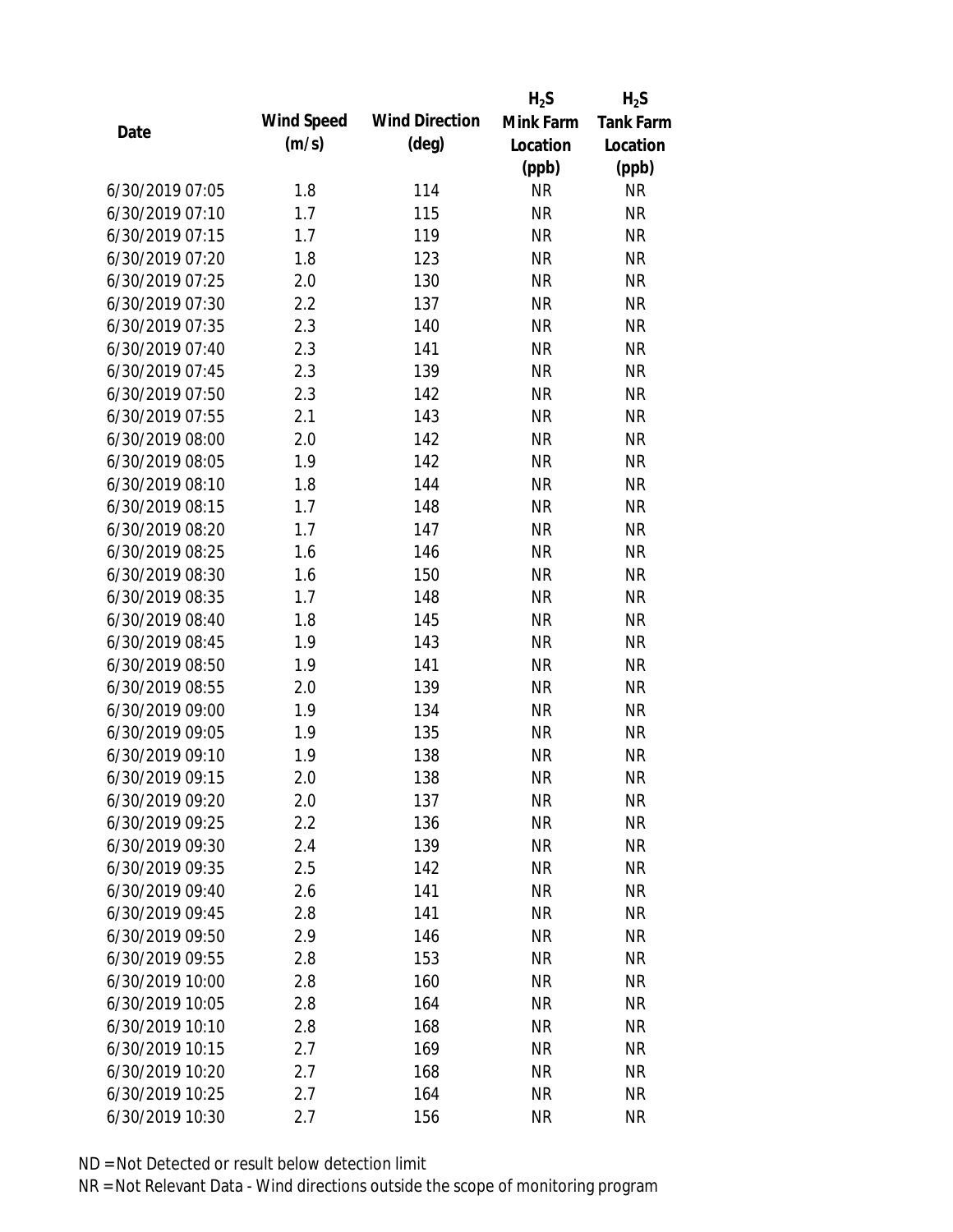|                 |            |                       | $H_2S$       | $H_2S$           |
|-----------------|------------|-----------------------|--------------|------------------|
|                 | Wind Speed | <b>Wind Direction</b> | Mink Farm    | <b>Tank Farm</b> |
| Date            | (m/s)      | $(\text{deg})$        | Location     | Location         |
|                 |            |                       | (ppb)        | (ppb)            |
| 6/30/2019 10:35 | 2.6        | 151                   | <b>NR</b>    | <b>NR</b>        |
| 6/30/2019 10:40 | 2.5        | 145                   | <b>NR</b>    | <b>NR</b>        |
| 6/30/2019 10:45 | 2.4        | 139                   | <b>NR</b>    | <b>NR</b>        |
| 6/30/2019 10:50 | 2.2        | 134                   | <b>NR</b>    | <b>NR</b>        |
| 6/30/2019 10:55 | 2.2        | 132                   | <b>NR</b>    | <b>NR</b>        |
| 6/30/2019 11:00 | 1.9        | 131                   | <b>NR</b>    | <b>NR</b>        |
| 6/30/2019 11:05 | 1.8        | 130                   | <b>NR</b>    | <b>NR</b>        |
| 6/30/2019 11:10 | 1.8        | 136                   | <b>NR</b>    | <b>NR</b>        |
| 6/30/2019 11:15 | 1.7        | 144                   | <b>NR</b>    | <b>NR</b>        |
| 6/30/2019 11:20 | 1.7        | 148                   | <b>NR</b>    | <b>NR</b>        |
| 6/30/2019 11:25 | 1.7        | 148                   | <b>NR</b>    | <b>NR</b>        |
| 6/30/2019 11:30 | 1.8        | 150                   | <b>NR</b>    | <b>NR</b>        |
| 6/30/2019 11:35 | 1.9        | 149                   | <b>NR</b>    | <b>NR</b>        |
| 6/30/2019 11:40 | 1.9        | 145                   | <b>NR</b>    | <b>NR</b>        |
| 6/30/2019 11:45 | 2.0        | 139                   | <b>NR</b>    | <b>NR</b>        |
| 6/30/2019 11:50 | 2.0        | 140                   | <b>NR</b>    | <b>NR</b>        |
| 6/30/2019 11:55 | 2.0        | 140                   | <b>NR</b>    | <b>NR</b>        |
| 6/30/2019 12:00 | 1.8        | 140                   | <b>NR</b>    | <b>NR</b>        |
| 6/30/2019 12:05 | 1.8        | 144                   | <b>NR</b>    | <b>NR</b>        |
| 6/30/2019 12:10 | 1.7        | 153                   | <b>NR</b>    | <b>NR</b>        |
| 6/30/2019 12:15 | 1.6        | 164                   | <b>NR</b>    | <b>NR</b>        |
| 6/30/2019 12:20 | 1.3        | 168                   | <b>NR</b>    | <b>NR</b>        |
| 6/30/2019 12:25 | 1.3        | 168                   | <b>NR</b>    | <b>NR</b>        |
| 6/30/2019 12:30 | 1.3        | 170                   | <b>NR</b>    | <b>NR</b>        |
| 6/30/2019 12:35 | 1.1        | 191                   | <b>NR</b>    | <b>NR</b>        |
| 6/30/2019 12:40 | 1.0        | 229                   | <b>NR</b>    | <b>NR</b>        |
| 6/30/2019 12:45 | 0.9        | 280                   | <b>NR</b>    | <b>NR</b>        |
| 6/30/2019 12:50 | 1.1        | 306                   | <b>NR</b>    | <b>NR</b>        |
| 6/30/2019 12:55 | 1.2        | 348                   | <b>NR</b>    | <b>NR</b>        |
| 6/30/2019 13:00 | 1.2        | 360                   | <b>NR</b>    | <b>NR</b>        |
| 6/30/2019 13:05 | 1.2        | 22                    | <b>NR</b>    | <b>NR</b>        |
| 6/30/2019 13:10 | 1.1        | 39                    | $\mathbf{1}$ | <b>NR</b>        |
| 6/30/2019 13:15 | 1.0        | 48                    | <b>NR</b>    | <b>NR</b>        |
| 6/30/2019 13:20 | 1.1        | 55                    | <b>NR</b>    | <b>NR</b>        |
| 6/30/2019 13:25 | 1.1        | 52                    | <b>NR</b>    | <b>NR</b>        |
| 6/30/2019 13:30 | 1.2        | 52                    | <b>NR</b>    | <b>NR</b>        |
| 6/30/2019 13:35 | 1.3        | 54                    | <b>NR</b>    | <b>NR</b>        |
| 6/30/2019 13:40 |            |                       |              |                  |
|                 | 1.4        | 55                    | <b>NR</b>    | <b>NR</b>        |
| 6/30/2019 13:45 | 1.6        | 58                    | <b>NR</b>    | <b>NR</b>        |
| 6/30/2019 13:50 | 1.7        | 51                    | <b>NR</b>    | <b>NR</b>        |
| 6/30/2019 13:55 | 1.9        | 47                    | <b>NR</b>    | <b>NR</b>        |
| 6/30/2019 14:00 | 2.1        | 53                    | <b>NR</b>    | <b>NR</b>        |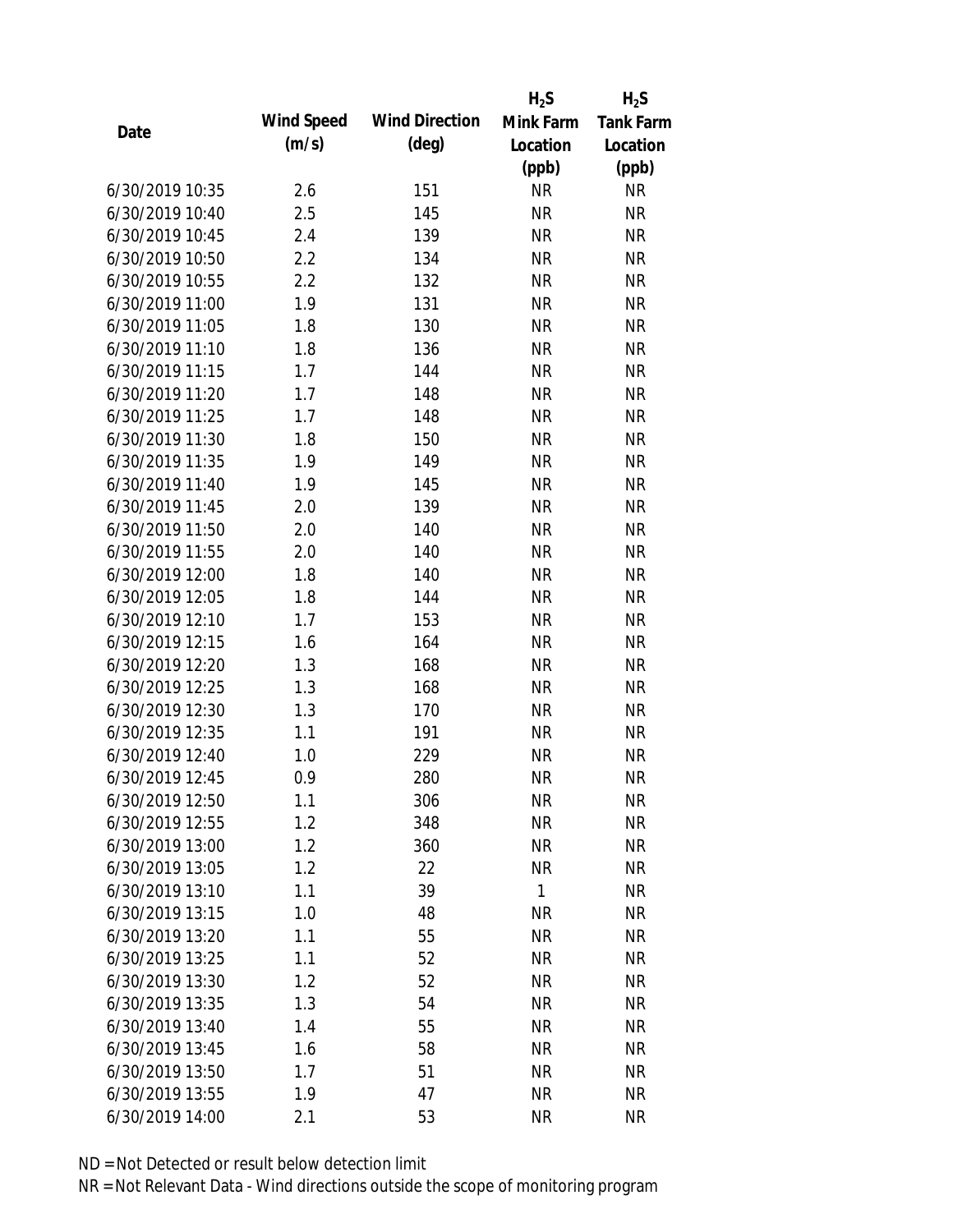|                 |            |                       | $H_2S$       | $H_2S$           |
|-----------------|------------|-----------------------|--------------|------------------|
| Date            | Wind Speed | <b>Wind Direction</b> | Mink Farm    | <b>Tank Farm</b> |
|                 | (m/s)      | $(\text{deg})$        | Location     | Location         |
|                 |            |                       | (ppb)        | (ppb)            |
| 6/30/2019 14:05 | 2.1        | 57                    | <b>NR</b>    | <b>NR</b>        |
| 6/30/2019 14:10 | 2.2        | 54                    | <b>NR</b>    | <b>NR</b>        |
| 6/30/2019 14:15 | 2.6        | 42                    | <b>NR</b>    | <b>NR</b>        |
| 6/30/2019 14:20 | 3.6        | 35                    | <b>NR</b>    | <b>NR</b>        |
| 6/30/2019 14:25 | 4.6        | 28                    | <b>NR</b>    | <b>NR</b>        |
| 6/30/2019 14:30 | 5.2        | 14                    | <b>NR</b>    | <b>NR</b>        |
| 6/30/2019 14:35 | 5.8        | 4                     | 1            | <b>NR</b>        |
| 6/30/2019 14:40 | 6.6        | 359                   | $\mathbf{1}$ | <b>NR</b>        |
| 6/30/2019 14:45 | 6.6        | $\overline{2}$        | $\mathbf{1}$ | <b>NR</b>        |
| 6/30/2019 14:50 | 5.8        | 5                     | $\mathbf{1}$ | <b>NR</b>        |
| 6/30/2019 14:55 | 4.9        | 10                    | $\mathbf{1}$ | <b>NR</b>        |
| 6/30/2019 15:00 | 4.6        | 15                    | $\mathbf{1}$ | <b>NR</b>        |
| 6/30/2019 15:05 | 4.4        | 21                    | $\mathbf{1}$ | <b>NR</b>        |
| 6/30/2019 15:10 | 3.9        | 28                    | $\mathbf{1}$ | <b>NR</b>        |
| 6/30/2019 15:15 | 3.6        | 38                    | $\mathbf{1}$ | <b>NR</b>        |
| 6/30/2019 15:20 | 3.5        | 51                    | <b>NR</b>    | <b>NR</b>        |
| 6/30/2019 15:25 | 3.5        | 63                    | <b>NR</b>    | <b>NR</b>        |
| 6/30/2019 15:30 | 3.5        | 76                    | <b>NR</b>    | <b>NR</b>        |
| 6/30/2019 15:35 | 3.3        | 87                    | <b>NR</b>    | <b>NR</b>        |
| 6/30/2019 15:40 | 3.3        | 96                    | <b>NR</b>    | <b>NR</b>        |
| 6/30/2019 15:45 | 3.3        | 101                   | <b>NR</b>    | <b>NR</b>        |
| 6/30/2019 15:50 | 3.3        | 105                   | <b>NR</b>    | <b>NR</b>        |
| 6/30/2019 15:55 | 3.4        | 106                   | <b>NR</b>    | <b>NR</b>        |
| 6/30/2019 16:00 | 3.7        | 108                   | <b>NR</b>    | <b>NR</b>        |
| 6/30/2019 16:05 | 4.2        | 111                   | <b>NR</b>    | <b>NR</b>        |
| 6/30/2019 16:10 | 4.6        | 112                   | <b>NR</b>    | <b>NR</b>        |
| 6/30/2019 16:15 | 5.1        | 113                   | <b>NR</b>    | <b>NR</b>        |
| 6/30/2019 16:20 | 5.6        | 114                   | <b>NR</b>    | <b>NR</b>        |
| 6/30/2019 16:25 | 6.1        | 120                   | <b>NR</b>    | <b>NR</b>        |
| 6/30/2019 16:30 | 6.3        | 126                   | <b>NR</b>    | <b>NR</b>        |
| 6/30/2019 16:35 | 6.3        | 133                   | <b>NR</b>    | <b>NR</b>        |
| 6/30/2019 16:40 | 6.6        | 140                   | <b>NR</b>    | <b>NR</b>        |
| 6/30/2019 16:45 | 6.9        | 147                   | <b>NR</b>    | <b>NR</b>        |
| 6/30/2019 16:50 | 6.8        | 152                   | <b>NR</b>    | <b>NR</b>        |
| 6/30/2019 16:55 | 6.5        | 160                   | <b>NR</b>    | <b>NR</b>        |
| 6/30/2019 17:00 | 6.3        | 165                   | <b>NR</b>    | <b>NR</b>        |
| 6/30/2019 17:05 | 6.0        | 167                   | <b>NR</b>    | <b>NR</b>        |
| 6/30/2019 17:10 | 5.5        | 167                   | NR           | <b>NR</b>        |
| 6/30/2019 17:15 | 5.0        | 169                   | <b>NR</b>    | <b>NR</b>        |
| 6/30/2019 17:20 | 4.7        | 167                   | <b>NR</b>    | NR               |
| 6/30/2019 17:25 | 4.6        | 161                   | <b>NR</b>    | <b>NR</b>        |
|                 |            |                       |              | <b>NR</b>        |
| 6/30/2019 17:30 | 4.2        | 154                   | <b>NR</b>    |                  |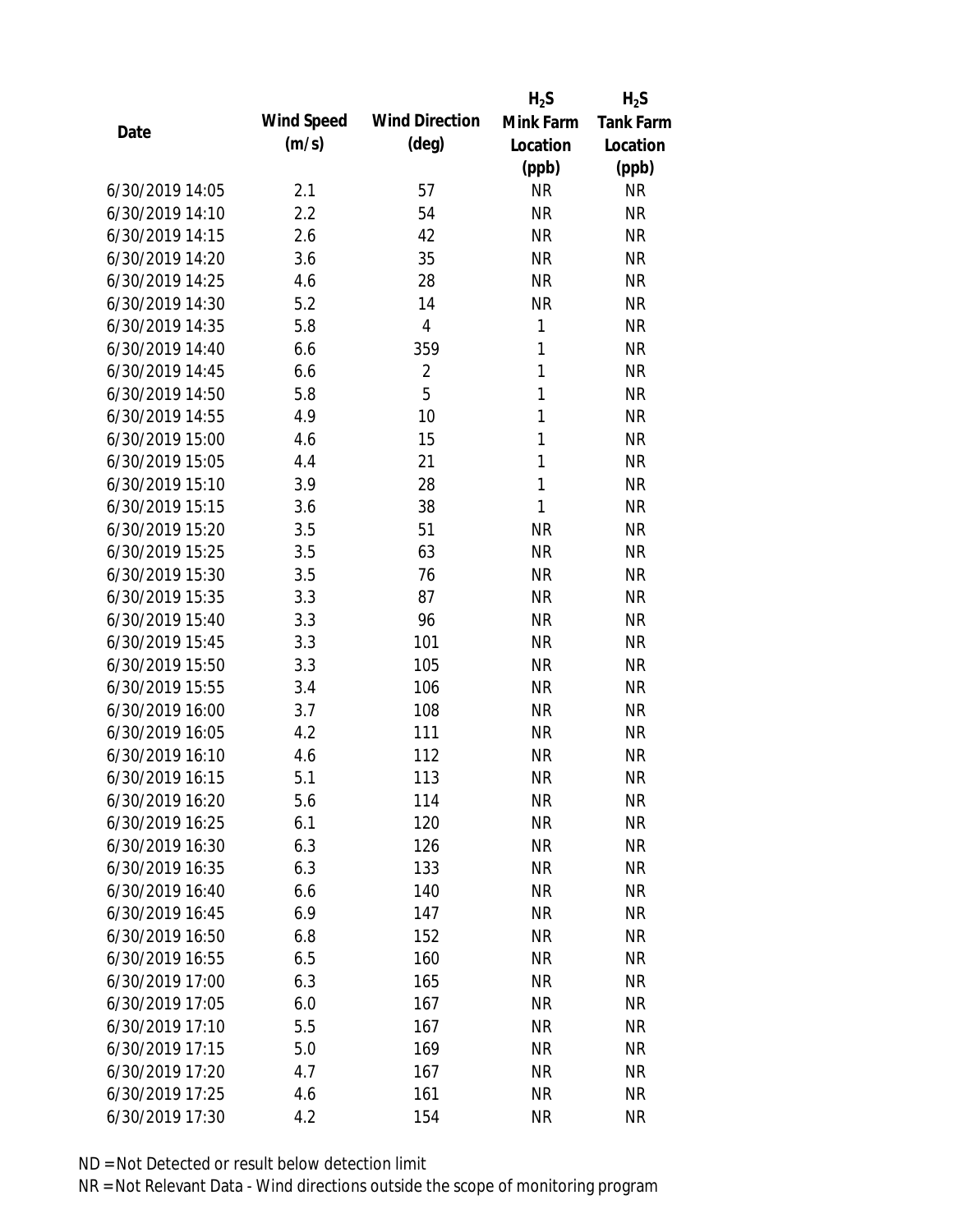|                 |            |                       | $H_2S$       | $H_2S$           |
|-----------------|------------|-----------------------|--------------|------------------|
| Date            | Wind Speed | <b>Wind Direction</b> | Mink Farm    | <b>Tank Farm</b> |
|                 | (m/s)      | $(\text{deg})$        | Location     | Location         |
|                 |            |                       | (ppb)        | (ppb)            |
| 6/30/2019 17:35 | 3.8        | 147                   | <b>NR</b>    | <b>NR</b>        |
| 6/30/2019 17:40 | 3.5        | 143                   | <b>NR</b>    | <b>NR</b>        |
| 6/30/2019 17:45 | 3.2        | 137                   | <b>NR</b>    | <b>NR</b>        |
| 6/30/2019 17:50 | 2.8        | 133                   | <b>NR</b>    | <b>NR</b>        |
| 6/30/2019 17:55 | 2.6        | 134                   | <b>NR</b>    | <b>NR</b>        |
| 6/30/2019 18:00 | 2.5        | 134                   | <b>NR</b>    | <b>NR</b>        |
| 6/30/2019 18:05 | 2.3        | 141                   | <b>NR</b>    | <b>NR</b>        |
| 6/30/2019 18:10 | 2.0        | 145                   | <b>NR</b>    | <b>NR</b>        |
| 6/30/2019 18:15 | 1.9        | 161                   | <b>NR</b>    | <b>NR</b>        |
| 6/30/2019 18:20 | 1.8        | 185                   | <b>NR</b>    | <b>NR</b>        |
| 6/30/2019 18:25 | 1.7        | 212                   | <b>NR</b>    | <b>NR</b>        |
| 6/30/2019 18:30 | 1.9        | 246                   | <b>NR</b>    | <b>NR</b>        |
| 6/30/2019 18:35 | 2.2        | 267                   | <b>NR</b>    | <b>NR</b>        |
| 6/30/2019 18:40 | 2.6        | 281                   | 1            | <b>NR</b>        |
| 6/30/2019 18:45 | 2.5        | 293                   | 1            | <b>NR</b>        |
| 6/30/2019 18:50 | 2.6        | 298                   | 1            | <b>NR</b>        |
| 6/30/2019 18:55 | 2.9        | 304                   | 1            | <b>NR</b>        |
| 6/30/2019 19:00 | 2.9        | 308                   | 1            | <b>NR</b>        |
| 6/30/2019 19:05 | 2.7        | 309                   | 1            | <b>NR</b>        |
| 6/30/2019 19:10 | 2.7        | 308                   | 1            | <b>NR</b>        |
| 6/30/2019 19:15 | 3.0        | 309                   | 1            | <b>NR</b>        |
| 6/30/2019 19:20 | 3.2        | 311                   | 1            | <b>NR</b>        |
| 6/30/2019 19:25 | 3.1        | 311                   | 1            | <b>NR</b>        |
| 6/30/2019 19:30 | 3.2        | 306                   | 1            | <b>NR</b>        |
| 6/30/2019 19:35 | 3.2        | 305                   | 1            | <b>NR</b>        |
| 6/30/2019 19:40 | 3.2        | 305                   | 1            | <b>NR</b>        |
| 6/30/2019 19:45 | 3.0        | 300                   | 1            | <b>NR</b>        |
| 6/30/2019 19:50 | 2.8        | 296                   | $\mathbf{1}$ | <b>NR</b>        |
| 6/30/2019 19:55 | 2.8        | 290                   | 1            | <b>NR</b>        |
| 6/30/2019 20:00 | 2.7        | 284                   | 1            | <b>NR</b>        |
| 6/30/2019 20:05 | 2.7        | 276                   | 1            | <b>NR</b>        |
| 6/30/2019 20:10 | 2.7        | 268                   | 1            | 1                |
| 6/30/2019 20:15 | 2.8        | 272                   | 1            | 1                |
| 6/30/2019 20:20 | 2.8        | 279                   | 1            | <b>NR</b>        |
| 6/30/2019 20:25 | 2.8        | 285                   | 1            | <b>NR</b>        |
| 6/30/2019 20:30 | 2.8        | 295                   | 1            | <b>NR</b>        |
| 6/30/2019 20:35 | 2.9        | 304                   | 1            | <b>NR</b>        |
| 6/30/2019 20:40 | 2.8        | 309                   | 1            | <b>NR</b>        |
| 6/30/2019 20:45 | 2.7        | 307                   | 1            | <b>NR</b>        |
| 6/30/2019 20:50 | 2.5        | 299                   | 1            | <b>NR</b>        |
| 6/30/2019 20:55 | 2.4        | 293                   | 1            | <b>NR</b>        |
| 6/30/2019 21:00 | 2.2        | 285                   | 1            | <b>NR</b>        |
|                 |            |                       |              |                  |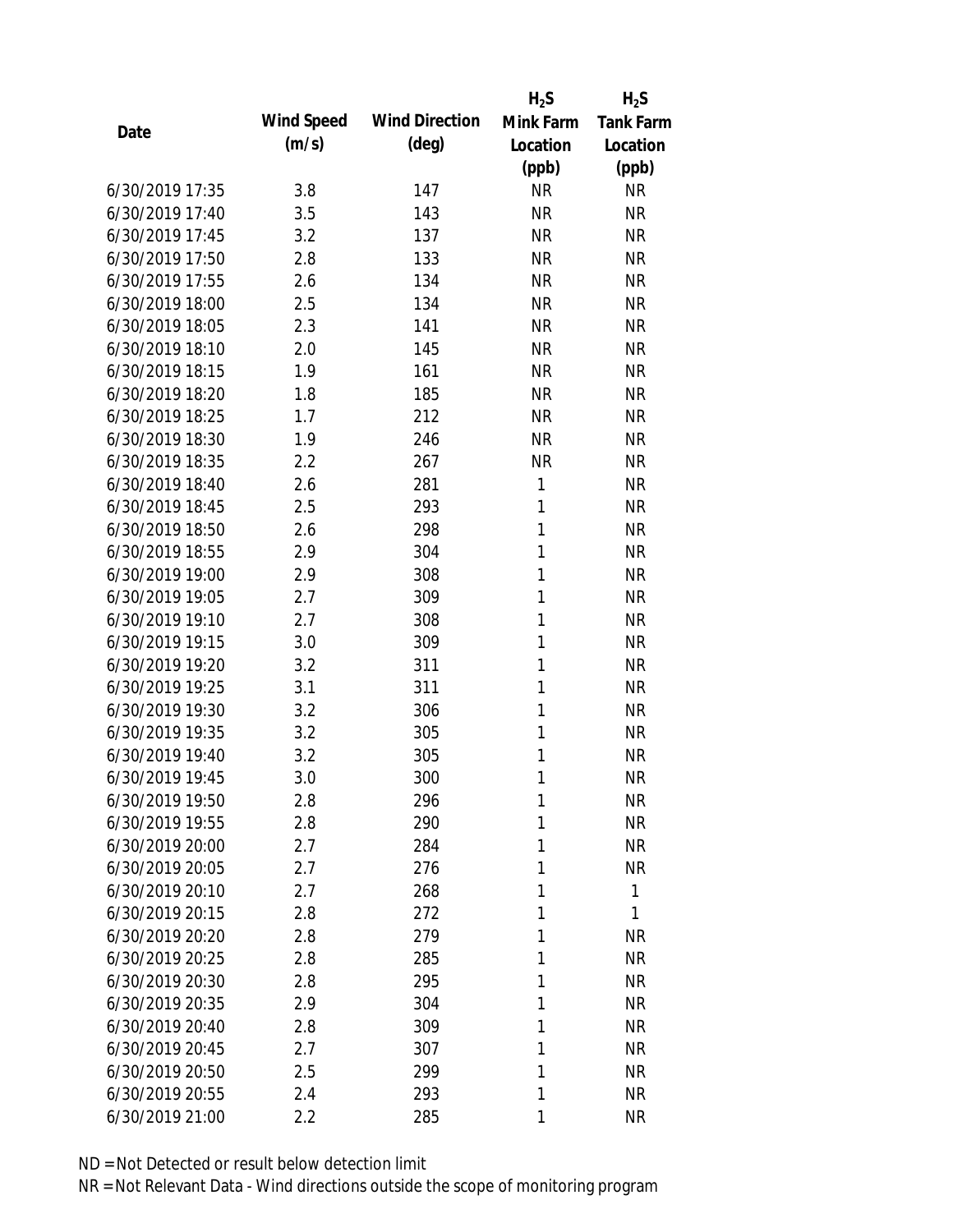|                 |            |                       | $H_2S$    | $H_2S$           |
|-----------------|------------|-----------------------|-----------|------------------|
| Date            | Wind Speed | <b>Wind Direction</b> | Mink Farm | <b>Tank Farm</b> |
|                 | (m/s)      | $(\text{deg})$        | Location  | Location         |
|                 |            |                       | (ppb)     | (ppb)            |
| 6/30/2019 21:05 | 2.0        | 277                   | 1         | <b>NR</b>        |
| 6/30/2019 21:10 | 2.0        | 269                   | 1         | 1                |
| 6/30/2019 21:15 | 1.7        | 258                   | 1         | 1                |
| 6/30/2019 21:20 | 1.6        | 245                   | 1         | $\overline{2}$   |
| 6/30/2019 21:25 | 1.4        | 232                   | 1         | $\overline{2}$   |
| 6/30/2019 21:30 | 1.6        | 205                   | <b>NR</b> | $\overline{2}$   |
| 6/30/2019 21:35 | 1.6        | 181                   | <b>NR</b> | $\overline{2}$   |
| 6/30/2019 21:40 | 2.0        | 169                   | <b>NR</b> | <b>NR</b>        |
| 6/30/2019 21:45 | 2.4        | 167                   | <b>NR</b> | <b>NR</b>        |
| 6/30/2019 21:50 | 2.8        | 160                   | <b>NR</b> | <b>NR</b>        |
| 6/30/2019 21:55 | 3.3        | 160                   | <b>NR</b> | <b>NR</b>        |
| 6/30/2019 22:00 | 3.3        | 167                   | <b>NR</b> | <b>NR</b>        |
| 6/30/2019 22:05 | 3.4        | 174                   | <b>NR</b> | 1                |
| 6/30/2019 22:10 | 3.4        | 181                   | <b>NR</b> | 1                |
| 6/30/2019 22:15 | 3.4        | 189                   | <b>NR</b> | 1                |
| 6/30/2019 22:20 | 3.4        | 194                   | <b>NR</b> | 1                |
| 6/30/2019 22:25 | 3.4        | 196                   | <b>NR</b> | 1                |
| 6/30/2019 22:30 | 3.4        | 190                   | <b>NR</b> | 1                |
| 6/30/2019 22:35 | 3.2        | 185                   | <b>NR</b> | 1                |
| 6/30/2019 22:40 | 3.0        | 177                   | <b>NR</b> | 1                |
| 6/30/2019 22:45 | 2.7        | 170                   | <b>NR</b> | 1                |
| 6/30/2019 22:50 | 2.3        | 165                   | <b>NR</b> | <b>NR</b>        |
| 6/30/2019 22:55 | 1.9        | 157                   | <b>NR</b> | <b>NR</b>        |
| 6/30/2019 23:00 | 1.7        | 141                   | <b>NR</b> | <b>NR</b>        |
| 6/30/2019 23:05 | 1.6        | 110                   | <b>NR</b> | <b>NR</b>        |
| 6/30/2019 23:10 | 1.5        | 82                    | <b>NR</b> | <b>NR</b>        |
| 6/30/2019 23:15 | 1.3        | 68                    | <b>NR</b> | <b>NR</b>        |
| 6/30/2019 23:20 | 1.2        | 61                    | <b>NR</b> | <b>NR</b>        |
| 6/30/2019 23:25 | 1.1        | 76                    | <b>NR</b> | <b>NR</b>        |
| 6/30/2019 23:30 | 1.0        | 100                   | <b>NR</b> | <b>NR</b>        |
| 6/30/2019 23:35 | 1.0        | 95                    | <b>NR</b> | <b>NR</b>        |
| 6/30/2019 23:40 | 0.9        | 101                   | <b>NR</b> | <b>NR</b>        |
| 6/30/2019 23:45 | 1.0        | 92                    | <b>NR</b> | <b>NR</b>        |
| 6/30/2019 23:50 | 1.1        | 82                    | <b>NR</b> | <b>NR</b>        |
| 6/30/2019 23:55 | 1.2        | 74                    | <b>NR</b> | <b>NR</b>        |
| 6/30/2019 24:00 | 1.2        | 67                    | <b>NR</b> | <b>NR</b>        |
| 7/1/2019 00:05  | 1.1        | 78                    | <b>NR</b> | <b>NR</b>        |
| 7/1/2019 00:10  | 1.1        | 78                    | <b>NR</b> | <b>NR</b>        |
| 7/1/2019 00:15  | 1.1        | 81                    | <b>NR</b> | <b>NR</b>        |
| 7/1/2019 00:20  | 1.0        | 85                    | <b>NR</b> | <b>NR</b>        |
| 7/1/2019 00:25  | 1.0        | 88                    | <b>NR</b> | <b>NR</b>        |
| 7/1/2019 00:30  | 1.0        | 96                    | <b>NR</b> | <b>NR</b>        |
|                 |            |                       |           |                  |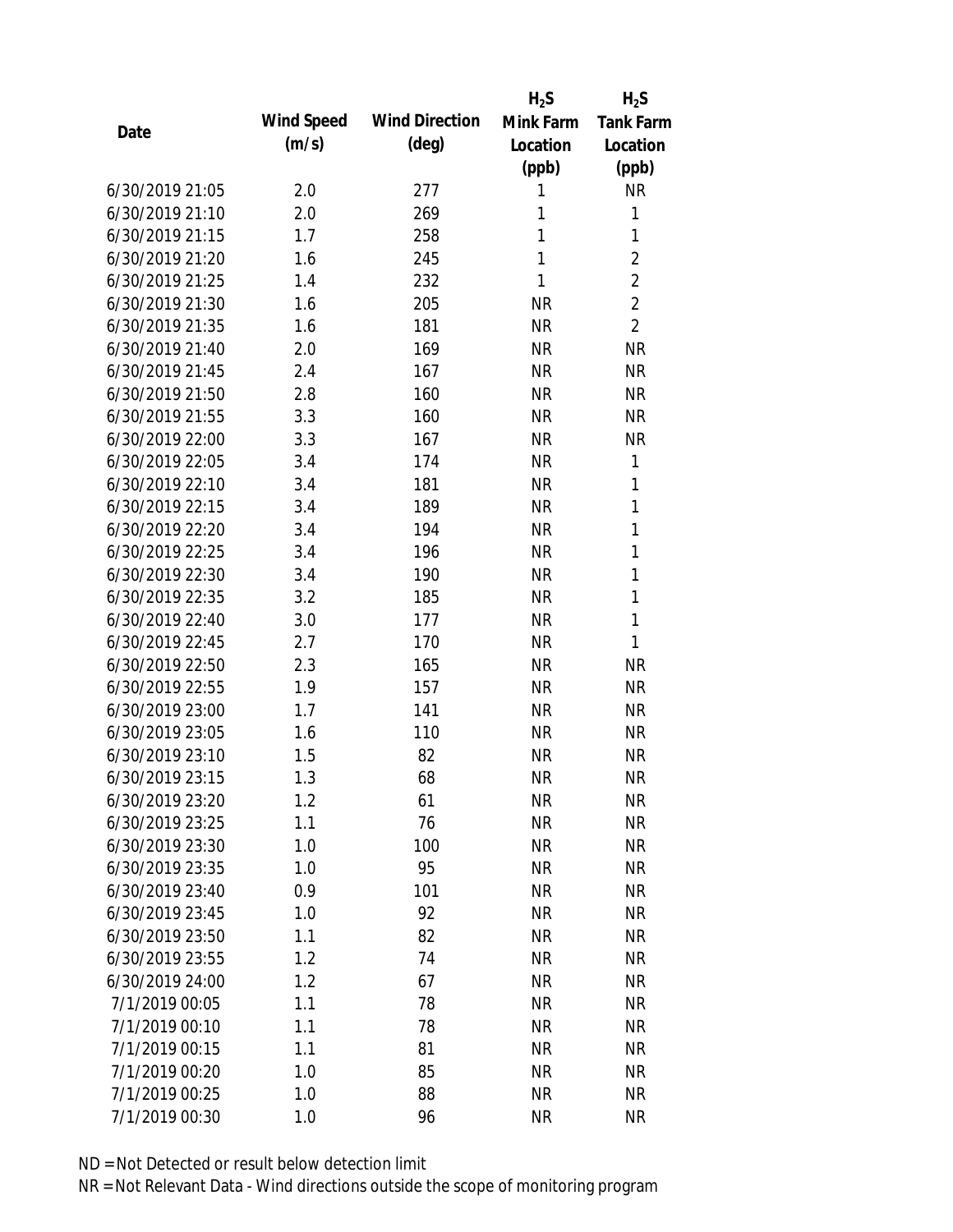|                |            |                       | $H_2S$       | $H_2S$           |
|----------------|------------|-----------------------|--------------|------------------|
|                | Wind Speed | <b>Wind Direction</b> | Mink Farm    | <b>Tank Farm</b> |
| Date           | (m/s)      | $(\text{deg})$        | Location     | Location         |
|                |            |                       | (ppb)        | (ppb)            |
| 7/1/2019 00:35 | 1.1        | 105                   | <b>NR</b>    | <b>NR</b>        |
| 7/1/2019 00:40 | 1.3        | 113                   | <b>NR</b>    | <b>NR</b>        |
| 7/1/2019 00:45 | 1.4        | 119                   | <b>NR</b>    | <b>NR</b>        |
| 7/1/2019 00:50 | 1.6        | 123                   | <b>NR</b>    | <b>NR</b>        |
| 7/1/2019 00:55 | 1.8        | 130                   | <b>NR</b>    | <b>NR</b>        |
| 7/1/2019 01:00 | 2.0        | 132                   | <b>NR</b>    | <b>NR</b>        |
| 7/1/2019 01:05 | 2.1        | 129                   | <b>NR</b>    | <b>NR</b>        |
| 7/1/2019 01:10 | 2.3        | 128                   | <b>NR</b>    | <b>NR</b>        |
| 7/1/2019 01:15 | 2.6        | 130                   | <b>NR</b>    | <b>NR</b>        |
| 7/1/2019 01:20 | 3.0        | 130                   | <b>NR</b>    | <b>NR</b>        |
| 7/1/2019 01:25 | 3.2        | 130                   | <b>NR</b>    | <b>NR</b>        |
| 7/1/2019 01:30 | 3.5        | 131                   | <b>NR</b>    | <b>NR</b>        |
| 7/1/2019 01:35 | 3.6        | 131                   | <b>NR</b>    | <b>NR</b>        |
| 7/1/2019 01:40 | 3.7        | 132                   | <b>NR</b>    | <b>NR</b>        |
| 7/1/2019 01:45 | 3.5        | 132                   | <b>NR</b>    | <b>NR</b>        |
| 7/1/2019 01:50 | 3.4        | 133                   | <b>NR</b>    | <b>NR</b>        |
| 7/1/2019 01:55 | 3.3        | 135                   | <b>NR</b>    | <b>NR</b>        |
| 7/1/2019 02:00 | 3.0        | 141                   | <b>NR</b>    | <b>NR</b>        |
| 7/1/2019 02:05 | 3.0        | 151                   | <b>NR</b>    | <b>NR</b>        |
| 7/1/2019 02:10 | 2.8        | 204                   | <b>NR</b>    | <b>NR</b>        |
| 7/1/2019 02:15 | 2.7        | 283                   | <b>NR</b>    | <b>NR</b>        |
| 7/1/2019 02:20 | 2.5        | 295                   | <b>NR</b>    | <b>NR</b>        |
| 7/1/2019 02:25 | 2.2        | 300                   | $\mathbf{1}$ | <b>NR</b>        |
| 7/1/2019 02:30 | 2.2        | 299                   | $\mathbf{1}$ | <b>NR</b>        |
| 7/1/2019 02:35 | 2.1        | 295                   | 1            | <b>NR</b>        |
| 7/1/2019 02:40 | 2.2        | 290                   | 1            | <b>NR</b>        |
| 7/1/2019 02:45 | 2.1        | 282                   | 1            | <b>NR</b>        |
| 7/1/2019 02:50 | 2.2        | 275                   | 1            | 1                |
| 7/1/2019 02:55 | 2.3        | 271                   | 1            | 1                |
| 7/1/2019 03:00 | 2.4        | 267                   | 1            | 1                |
| 7/1/2019 03:05 | 2.4        | 263                   | 1            | $\overline{2}$   |
| 7/1/2019 03:10 | 2.5        | 261                   | 1            | $\overline{2}$   |
| 7/1/2019 03:15 | 2.6        | 261                   | 1            | 1                |
| 7/1/2019 03:20 | 2.7        | 259                   | 1            | 1                |
| 7/1/2019 03:25 | 2.7        | 256                   | 1            | 1                |
| 7/1/2019 03:30 | 2.5        | 256                   | 1            | 1                |
| 7/1/2019 03:35 | 2.4        | 258                   | 1            | 1                |
| 7/1/2019 03:40 | 2.2        | 259                   | 1            | 1                |
| 7/1/2019 03:45 | 2.0        | 257                   | 1            | 1                |
| 7/1/2019 03:50 | 1.8        | 254                   | 1            | 1                |
| 7/1/2019 03:55 | 1.7        | 249                   | 1            | 1                |
| 7/1/2019 04:00 | 1.6        | 244                   | 1            | 1                |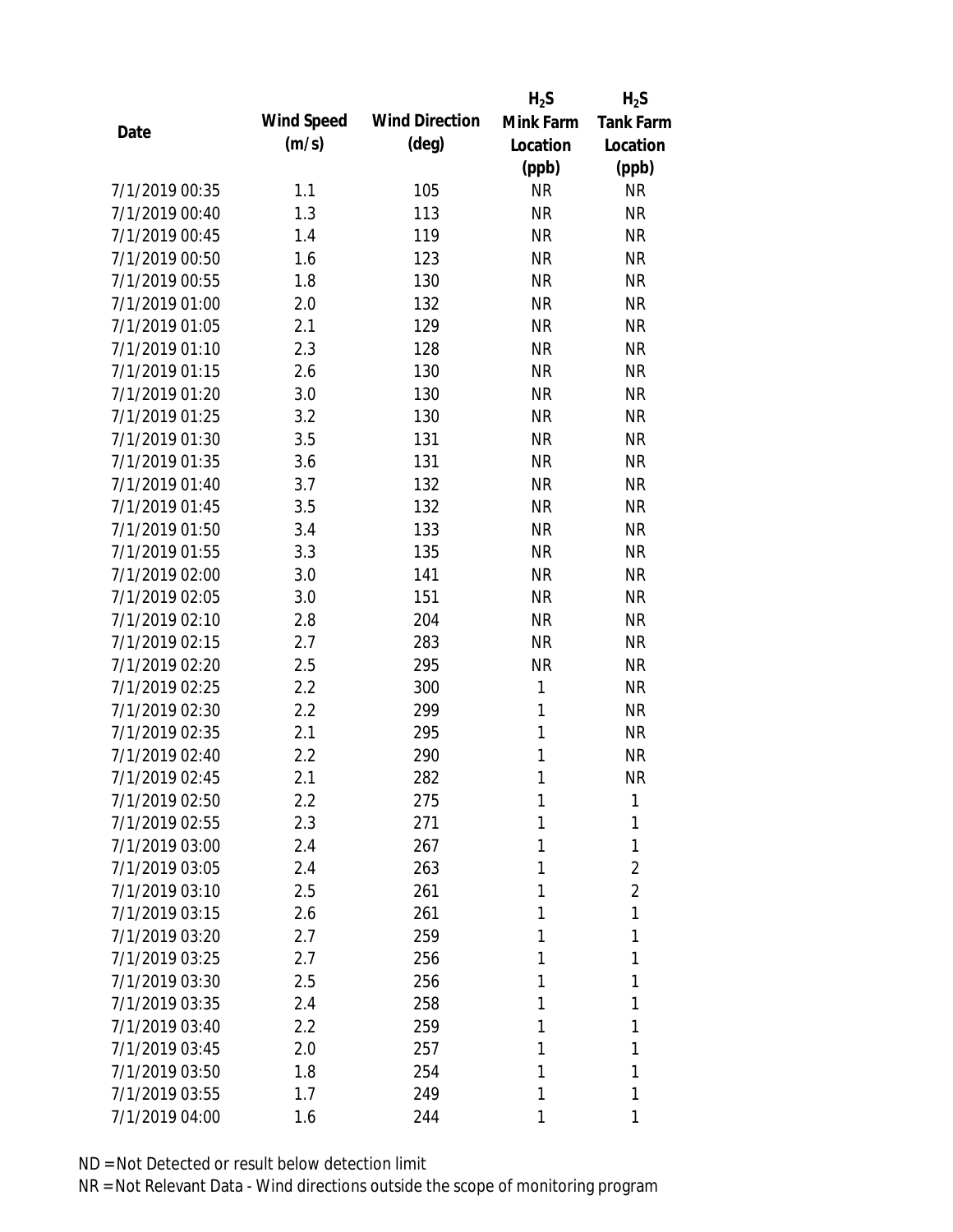|                |            |                       | $H_2S$    | $H_2S$                  |
|----------------|------------|-----------------------|-----------|-------------------------|
| Date           | Wind Speed | <b>Wind Direction</b> | Mink Farm | <b>Tank Farm</b>        |
|                | (m/s)      | (deg)                 | Location  | Location                |
|                |            |                       | (ppb)     | (ppb)                   |
| 7/1/2019 04:05 | 1.6        | 237                   | 1         | 1                       |
| 7/1/2019 04:10 | 1.7        | 233                   | 1         | 1                       |
| 7/1/2019 04:15 | 1.8        | 232                   | 1         | 1                       |
| 7/1/2019 04:20 | 1.9        | 235                   | 1         | 1                       |
| 7/1/2019 04:25 | 2.0        | 236                   | 1         | 1                       |
| 7/1/2019 04:30 | 2.2        | 235                   | 1         | $\overline{2}$          |
| 7/1/2019 04:35 | 2.4        | 234                   | 1         | $\overline{2}$          |
| 7/1/2019 04:40 | 2.3        | 233                   | 1         | $\overline{2}$          |
| 7/1/2019 04:45 | 2.1        | 230                   | 1         | $\overline{2}$          |
| 7/1/2019 04:50 | 2.0        | 229                   | <b>NR</b> | $\overline{2}$          |
| 7/1/2019 04:55 | 1.8        | 230                   | 1         | $\overline{2}$          |
| 7/1/2019 05:00 | 1.7        | 232                   | 1         | $\overline{2}$          |
| 7/1/2019 05:05 | 1.6        | 234                   | 1         | $\overline{2}$          |
| 7/1/2019 05:10 | 1.7        | 234                   | 1         | $\overline{2}$          |
| 7/1/2019 05:15 | 1.7        | 234                   | 1         | $\overline{2}$          |
| 7/1/2019 05:20 | 1.7        | 235                   | 1         | $\overline{2}$          |
| 7/1/2019 05:25 | 1.8        | 234                   | <b>ND</b> | $\overline{2}$          |
| 7/1/2019 05:30 | 1.8        | 232                   | 1         | $\overline{2}$          |
| 7/1/2019 05:35 | 2.0        | 233                   | 1         | $\overline{2}$          |
| 7/1/2019 05:40 | 1.9        | 232                   | 1         | 3                       |
| 7/1/2019 05:45 | 2.0        | 235                   | 1         | 3                       |
| 7/1/2019 05:50 | 2.0        | 235                   | 1         | 3                       |
| 7/1/2019 05:55 | 1.8        | 233                   | 1         | 3                       |
| 7/1/2019 06:00 | 1.6        | 234                   | 1         | $\overline{2}$          |
| 7/1/2019 06:05 | 1.4        | 231                   | 1         | $\overline{2}$          |
| 7/1/2019 06:10 | 1.3        | 230                   | 1         | $\overline{2}$          |
| 7/1/2019 06:15 | 0.9        | 224                   | <b>NR</b> | $\overline{2}$          |
| 7/1/2019 06:20 | 0.7        | 219                   | <b>NR</b> | $\overline{2}$          |
| 7/1/2019 06:25 | 0.5        | 217                   | <b>NR</b> | $\overline{2}$          |
| 7/1/2019 06:30 | 0.3        | 210                   | <b>NR</b> | $\overline{2}$          |
| 7/1/2019 06:35 | 0.2        | 202                   | <b>NR</b> | $\overline{2}$          |
| 7/1/2019 06:40 | 0.1        | 188                   | <b>NR</b> | $\overline{2}$          |
| 7/1/2019 06:45 | 0.1        | 192                   | <b>NR</b> | $\overline{2}$          |
| 7/1/2019 06:50 | 0.0        | CALM                  | <b>NR</b> | <b>NR</b>               |
| 7/1/2019 06:55 | 0.0        | CALM                  | <b>NR</b> | <b>NR</b>               |
| 7/1/2019 07:00 | 0.1        | 217                   | <b>NR</b> | $\overline{2}$          |
| 7/1/2019 07:05 | 0.2        | 222                   | <b>NR</b> | $\overline{2}$          |
| 7/1/2019 07:10 | 0.2        | 226                   | <b>NR</b> | $\overline{2}$          |
| 7/1/2019 07:15 | 0.4        | 233                   | 1         | 1                       |
| 7/1/2019 07:20 | 0.7        | 238                   | 1         | 1                       |
| 7/1/2019 07:25 | 0.9        | 243                   | 1         | $\overline{2}$          |
| 7/1/2019 07:30 | 1.1        | 248                   | 1         | $\overline{\mathbf{2}}$ |
|                |            |                       |           |                         |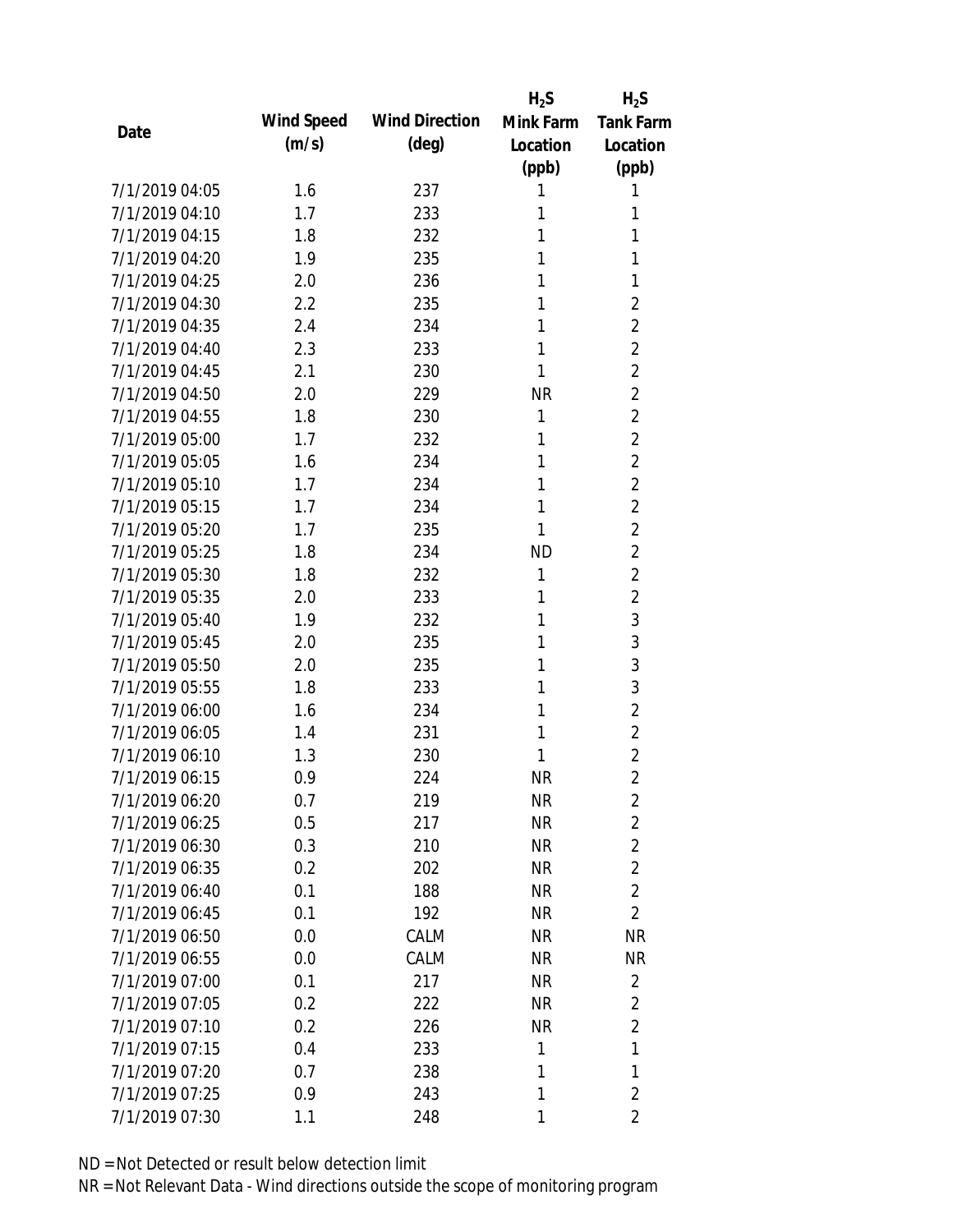|                |            |                       | $H_2S$    | $H_2S$           |
|----------------|------------|-----------------------|-----------|------------------|
| Date           | Wind Speed | <b>Wind Direction</b> | Mink Farm | <b>Tank Farm</b> |
|                | (m/s)      | $(\text{deg})$        | Location  | Location         |
|                |            |                       | (ppb)     | (ppb)            |
| 7/1/2019 07:35 | 1.3        | 252                   | 1         | 2                |
| 7/1/2019 07:40 | 1.6        | 254                   | 1         | $\overline{2}$   |
| 7/1/2019 07:45 | 1.7        | 258                   | 1         | $\overline{2}$   |
| 7/1/2019 07:50 | 1.7        | 260                   | 1         | $\overline{2}$   |
| 7/1/2019 07:55 | 1.8        | 261                   | 1         | $\overline{2}$   |
| 7/1/2019 08:00 | 1.8        | 260                   | 1         | 1                |
| 7/1/2019 08:05 | 1.8        | 257                   | 1         | 1                |
| 7/1/2019 08:10 | 1.7        | 258                   | 1         | 1                |
| 7/1/2019 08:15 | 1.7        | 257                   | 1         | 1                |
| 7/1/2019 08:20 | 1.7        | 257                   | 1         | 1                |
| 7/1/2019 08:25 | 1.7        | 254                   | 1         | 1                |
| 7/1/2019 08:30 | 1.8        | 252                   | 1         | 1                |
| 7/1/2019 08:35 | 1.8        | 255                   | 1         | 1                |
| 7/1/2019 08:40 | 1.8        | 257                   | 1         | 1                |
| 7/1/2019 08:45 | 1.8        | 256                   | 1         | 1                |
| 7/1/2019 08:50 | 1.7        | 259                   | 1         | 1                |
| 7/1/2019 08:55 | 1.8        | 269                   | 1         | 1                |
| 7/1/2019 09:00 | 1.8        | 280                   | 1         | <b>NR</b>        |
| 7/1/2019 09:05 | 2.0        | 289                   | 1         | <b>NR</b>        |
| 7/1/2019 09:10 | 2.1        | 289                   | 1         | <b>NR</b>        |
| 7/1/2019 09:15 | 2.2        | 297                   | 1         | <b>NR</b>        |
| 7/1/2019 09:20 | 2.4        | 299                   | 1         | <b>NR</b>        |
| 7/1/2019 09:25 | 2.6        | 300                   | 1         | <b>NR</b>        |
| 7/1/2019 09:30 | 2.9        | 301                   | 1         | <b>NR</b>        |
| 7/1/2019 09:35 | 2.9        | 301                   | 1         | <b>NR</b>        |
| 7/1/2019 09:40 | 3.3        | 304                   | 1         | <b>NR</b>        |
| 7/1/2019 09:45 | 3.5        | 308                   | 1         | <b>NR</b>        |
| 7/1/2019 09:50 | 3.7        | 309                   | 1         | <b>NR</b>        |
| 7/1/2019 09:55 | 3.5        | 306                   | 1         | <b>NR</b>        |
| 7/1/2019 10:00 | 3.6        | 307                   | 1         | <b>NR</b>        |
| 7/1/2019 10:05 | 3.6        | 304                   | 1         | <b>NR</b>        |
| 7/1/2019 10:10 | 3.7        | 308                   | 1         | <b>NR</b>        |
| 7/1/2019 10:15 | 3.8        | 305                   | 1         | <b>NR</b>        |
| 7/1/2019 10:20 | 4.0        | 307                   | 1         | <b>NR</b>        |
| 7/1/2019 10:25 | 4.1        | 311                   | 1         | <b>NR</b>        |
| 7/1/2019 10:30 | 3.9        | 308                   | 1         | <b>NR</b>        |
| 7/1/2019 10:35 | 4.0        | 310                   | 1         | <b>NR</b>        |
| 7/1/2019 10:40 | 4.1        | 311                   | 1         | <b>NR</b>        |
| 7/1/2019 10:45 | 3.9        | 313                   | 1         | <b>NR</b>        |
| 7/1/2019 10:50 | 3.8        | 310                   | 1         | <b>NR</b>        |
| 7/1/2019 10:55 | 3.9        | 308                   | 1         | <b>NR</b>        |
| 7/1/2019 11:00 | 4.1        | 309                   | 1         | <b>NR</b>        |
|                |            |                       |           |                  |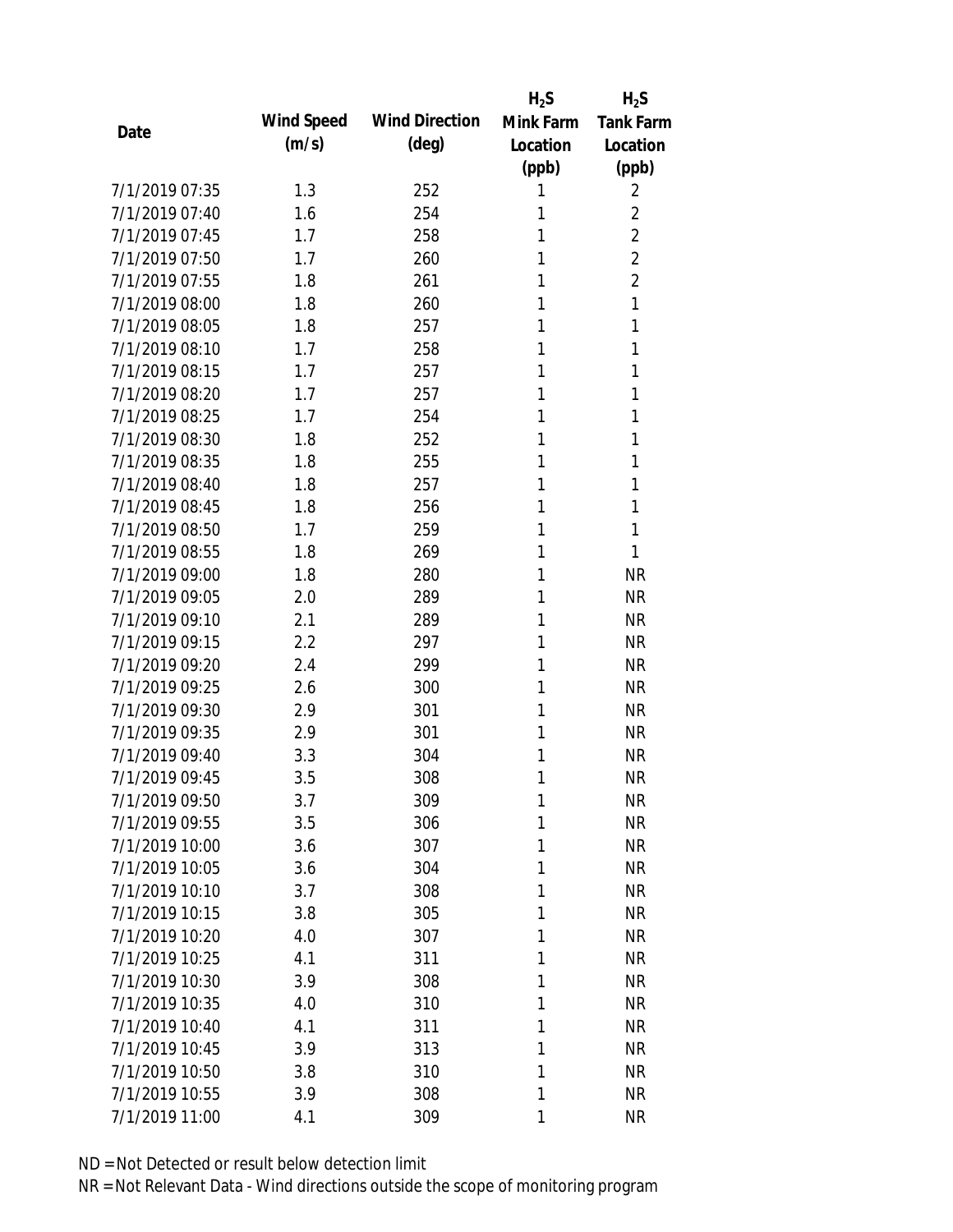|                |            |                       | $H_2S$         | $H_2S$           |
|----------------|------------|-----------------------|----------------|------------------|
| Date           | Wind Speed | <b>Wind Direction</b> | Mink Farm      | <b>Tank Farm</b> |
|                | (m/s)      | $(\text{deg})$        | Location       | Location         |
|                |            |                       | (ppb)          | (ppb)            |
| 7/1/2019 11:05 | 3.9        | 308                   | 1              | <b>NR</b>        |
| 7/1/2019 11:10 | 3.4        | 303                   | 1              | <b>NR</b>        |
| 7/1/2019 11:15 | 3.1        | 303                   | 1              | <b>NR</b>        |
| 7/1/2019 11:20 | 2.9        | 313                   | 1              | <b>NR</b>        |
| 7/1/2019 11:25 | 2.4        | 325                   | <b>NR</b>      | <b>NR</b>        |
| 7/1/2019 11:30 | 1.8        | 336                   | <b>NR</b>      | <b>NR</b>        |
| 7/1/2019 11:35 | 1.7        | $\overline{2}$        | <b>NR</b>      | <b>NR</b>        |
| 7/1/2019 11:40 | 1.8        | 10                    | <b>NR</b>      | <b>NR</b>        |
| 7/1/2019 11:45 | 1.8        | 24                    | 1              | <b>NR</b>        |
| 7/1/2019 11:50 | 2.0        | 30                    | 1              | <b>NR</b>        |
| 7/1/2019 11:55 | 2.2        | 32                    | 1              | <b>NR</b>        |
| 7/1/2019 12:00 | 2.3        | 33                    | $\mathbf{1}$   | <b>NR</b>        |
| 7/1/2019 12:05 | 2.2        | 31                    | $\overline{2}$ | <b>NR</b>        |
| 7/1/2019 12:10 | 2.0        | 37                    | $\mathbf{1}$   | <b>NR</b>        |
| 7/1/2019 12:15 | 1.8        | 38                    | 1              | <b>NR</b>        |
| 7/1/2019 12:20 | 1.5        | 34                    | 1              | <b>NR</b>        |
| 7/1/2019 12:25 | 1.3        | 22                    | <b>NR</b>      | <b>NR</b>        |
| 7/1/2019 12:30 | 1.4        | 356                   | <b>NR</b>      | <b>NR</b>        |
| 7/1/2019 12:35 | 1.4        | 323                   | <b>NR</b>      | <b>NR</b>        |
| 7/1/2019 12:40 | 1.5        | 300                   | <b>NR</b>      | <b>NR</b>        |
| 7/1/2019 12:45 | 1.6        | 287                   | <b>ND</b>      | <b>NR</b>        |
| 7/1/2019 12:50 | 2.0        | 282                   | <b>ND</b>      | <b>NR</b>        |
| 7/1/2019 12:55 | 2.2        | 284                   | <b>ND</b>      | <b>NR</b>        |
| 7/1/2019 13:00 | 2.2        | 283                   | <b>ND</b>      | <b>NR</b>        |
| 7/1/2019 13:05 | 2.3        | 282                   | <b>ND</b>      | <b>NR</b>        |
| 7/1/2019 13:10 | 2.4        | 287                   | <b>ND</b>      | <b>NR</b>        |
| 7/1/2019 13:15 | 2.5        | 287                   | <b>ND</b>      | <b>NR</b>        |
| 7/1/2019 13:20 | 2.6        | 284                   | <b>ND</b>      | <b>NR</b>        |
| 7/1/2019 13:25 | 2.8        | 275                   | <b>ND</b>      | 1                |
| 7/1/2019 13:30 | 2.9        | 273                   | <b>ND</b>      | 1                |
| 7/1/2019 13:35 | 3.2        | 272                   | 1              | 1                |
| 7/1/2019 13:40 | 3.5        | 266                   | 1              | 1                |
| 7/1/2019 13:45 | 3.7        | 264                   | 1              | 1                |
| 7/1/2019 13:50 | 3.6        | 265                   | 1              | 1                |
| 7/1/2019 13:55 | 3.5        | 267                   | 1              | 1                |
| 7/1/2019 14:00 | 3.5        | 265                   | 1              | 1                |
| 7/1/2019 14:05 | 3.2        | 263                   | 1              | 1                |
| 7/1/2019 14:10 | 3.1        | 261                   | 1              | 1                |
| 7/1/2019 14:15 | 2.9        | 261                   | 1              | 1                |
| 7/1/2019 14:20 | 2.9        | 256                   | <b>ND</b>      | 1                |
| 7/1/2019 14:25 | 2.9        | 254                   | 1              | 1                |
| 7/1/2019 14:30 | 2.8        | 253                   | 1              | 1                |
|                |            |                       |                |                  |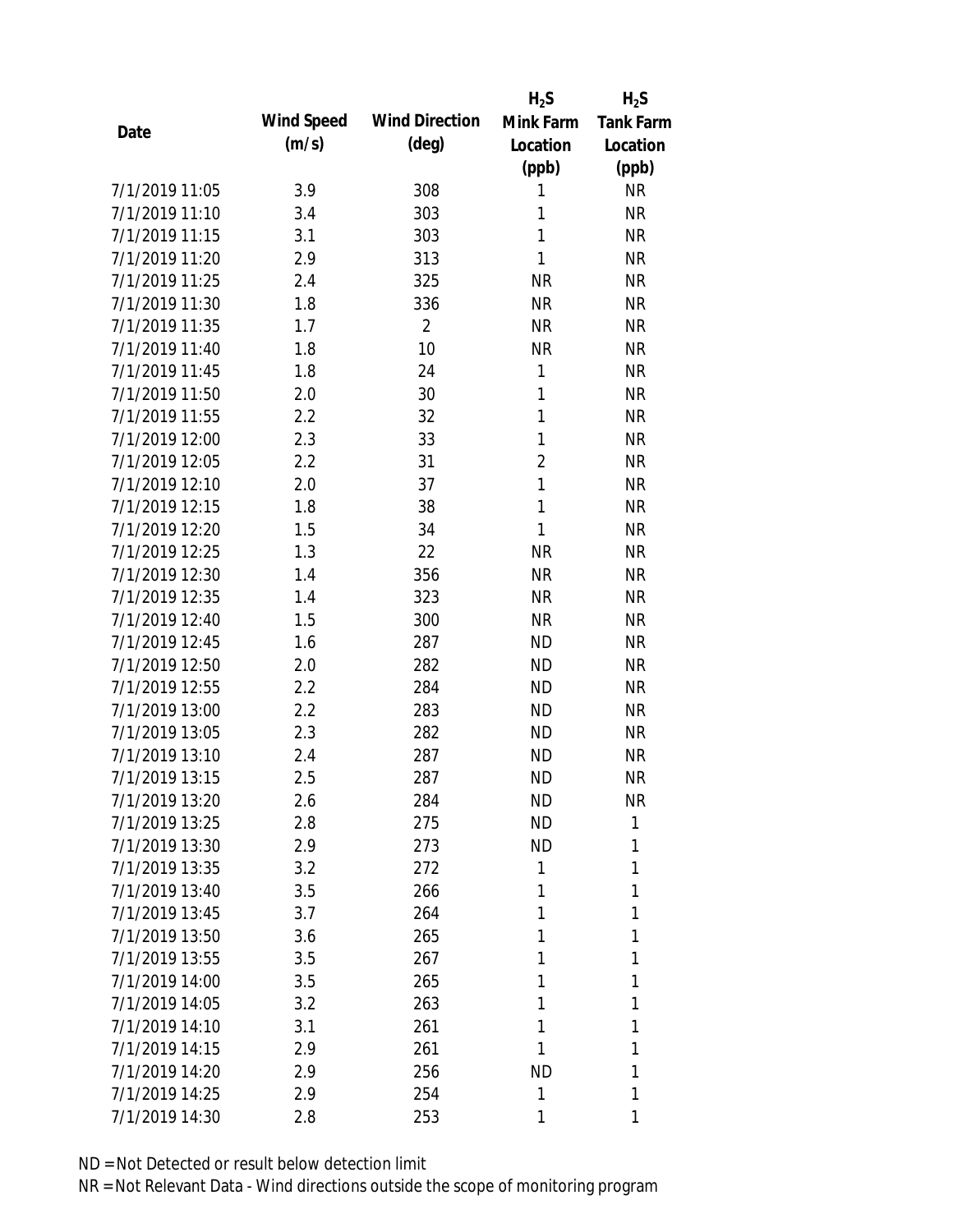|                |            |                       | $H_2S$    | $H_2S$           |
|----------------|------------|-----------------------|-----------|------------------|
| Date           | Wind Speed | <b>Wind Direction</b> | Mink Farm | <b>Tank Farm</b> |
|                | (m/s)      | $(\text{deg})$        | Location  | Location         |
|                |            |                       | (ppb)     | (ppb)            |
| 7/1/2019 14:35 | 2.9        | 250                   | 1         | 1                |
| 7/1/2019 14:40 | 2.9        | 250                   | 1         | 1                |
| 7/1/2019 14:45 | 3.1        | 248                   | 1         | 1                |
| 7/1/2019 14:50 | 3.0        | 251                   | 1         | 1                |
| 7/1/2019 14:55 | 2.9        | 257                   | 1         | 1                |
| 7/1/2019 15:00 | 2.9        | 261                   | 1         | 1                |
| 7/1/2019 15:05 | 2.9        | 260                   | 1         | 1                |
| 7/1/2019 15:10 | 3.0        | 257                   | 1         | 2                |
| 7/1/2019 15:15 | 2.9        | 260                   | 1         | 1                |
| 7/1/2019 15:20 | 2.9        | 259                   | 1         | 1                |
| 7/1/2019 15:25 | 2.9        | 249                   | 1         | 1                |
| 7/1/2019 15:30 | 2.9        | 245                   | 1         | 1                |
| 7/1/2019 15:35 | 2.6        | 250                   | 1         | 1                |
| 7/1/2019 15:40 | 2.5        | 258                   | 1         | 1                |
| 7/1/2019 15:45 | 2.5        | 253                   | 1         | 1                |
| 7/1/2019 15:50 | 2.3        | 250                   | 1         | 1                |
| 7/1/2019 15:55 | 2.2        | 250                   | 1         | 1                |
| 7/1/2019 16:00 | 2.3        | 245                   | 1         | 1                |
| 7/1/2019 16:05 | 2.5        | 234                   | 1         | 1                |
| 7/1/2019 16:10 | 2.5        | 229                   | <b>NR</b> | 1                |
| 7/1/2019 16:15 | 2.6        | 228                   | <b>NR</b> | 1                |
| 7/1/2019 16:20 | 2.8        | 225                   | <b>NR</b> | 1                |
| 7/1/2019 16:25 | 2.9        | 222                   | <b>NR</b> | 1                |
| 7/1/2019 16:30 | 2.9        | 221                   | <b>NR</b> | 1                |
| 7/1/2019 16:35 | 2.8        | 222                   | <b>NR</b> | 1                |
| 7/1/2019 16:40 | 2.6        | 219                   | <b>NR</b> | 1                |
| 7/1/2019 16:45 | 2.6        | 217                   | <b>NR</b> | 1                |
| 7/1/2019 16:50 | 2.5        | 221                   | <b>NR</b> | 1                |
| 7/1/2019 16:55 | 2.1        | 228                   | <b>NR</b> | 1                |
| 7/1/2019 17:00 | 2.0        | 231                   | 1         | 1                |
| 7/1/2019 17:05 | 1.9        | 236                   | 1         | 1                |
| 7/1/2019 17:10 | 2.0        | 231                   | 1         | 1                |
| 7/1/2019 17:15 | 1.9        | 229                   | <b>NR</b> | 1                |
| 7/1/2019 17:20 | 1.9        | 222                   | <b>NR</b> | 1                |
| 7/1/2019 17:25 | 2.0        | 217                   | <b>NR</b> | 1                |
| 7/1/2019 17:30 | 2.1        | 213                   | <b>NR</b> | 1                |
| 7/1/2019 17:35 | $2.2\,$    | 206                   | <b>NR</b> | 1                |
| 7/1/2019 17:40 | 2.1        | 213                   | <b>NR</b> | 1                |
| 7/1/2019 17:45 | 2.2        | 210                   | <b>NR</b> | 1                |
| 7/1/2019 17:50 | 2.1        | 208                   | <b>NR</b> | 1                |
| 7/1/2019 17:55 | 2.1        | 202                   | <b>NR</b> | 1                |
| 7/1/2019 18:00 | 2.1        |                       | <b>NR</b> | 1                |
|                |            | 195                   |           |                  |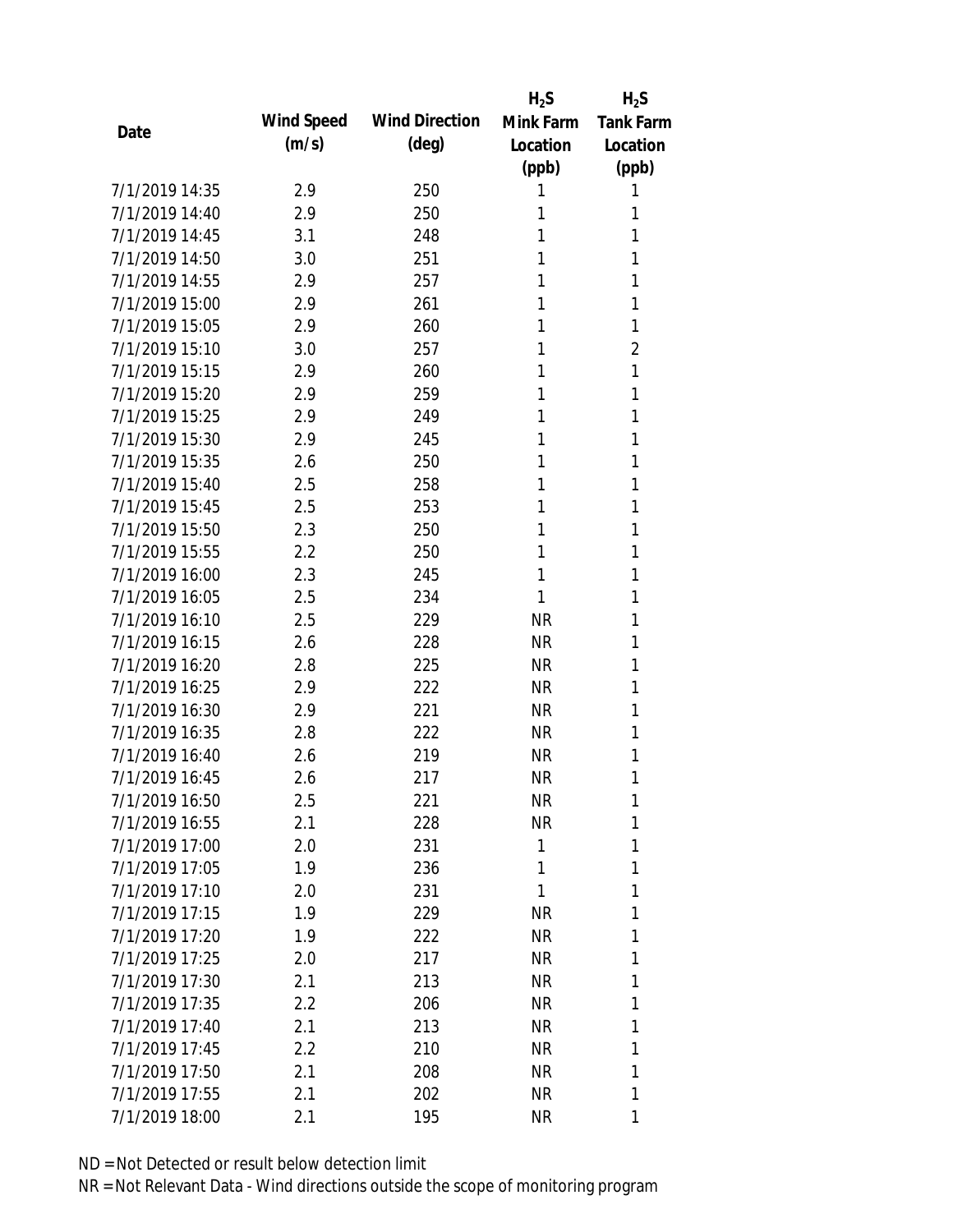|                |            |                       | $H_2S$    | $H_2S$           |
|----------------|------------|-----------------------|-----------|------------------|
| Date           | Wind Speed | <b>Wind Direction</b> | Mink Farm | <b>Tank Farm</b> |
|                | (m/s)      | $(\text{deg})$        | Location  | Location         |
|                |            |                       | (ppb)     | (ppb)            |
| 7/1/2019 18:05 | 2.0        | 195                   | <b>NR</b> | 1                |
| 7/1/2019 18:10 | 2.0        | 188                   | <b>NR</b> | 1                |
| 7/1/2019 18:15 | 2.0        | 187                   | <b>NR</b> | 1                |
| 7/1/2019 18:20 | 2.0        | 185                   | <b>NR</b> | 1                |
| 7/1/2019 18:25 | 2.0        | 182                   | <b>NR</b> | 1                |
| 7/1/2019 18:30 | 1.9        | 184                   | <b>NR</b> | 1                |
| 7/1/2019 18:35 | 1.9        | 180                   | <b>NR</b> | 1                |
| 7/1/2019 18:40 | 1.7        | 181                   | <b>NR</b> | 1                |
| 7/1/2019 18:45 | 1.6        | 184                   | <b>NR</b> | $\mathbf{1}$     |
| 7/1/2019 18:50 | 1.3        | 181                   | <b>NR</b> | $\mathbf{1}$     |
| 7/1/2019 18:55 | 1.1        | 186                   | <b>NR</b> | 1                |
| 7/1/2019 19:00 | 1.1        | 184                   | <b>NR</b> | $\mathbf{1}$     |
| 7/1/2019 19:05 | 1.0        | 178                   | <b>NR</b> | $\mathbf{1}$     |
| 7/1/2019 19:10 | 0.9        | 174                   | <b>NR</b> | 1                |
| 7/1/2019 19:15 | 0.7        | 167                   | <b>NR</b> | <b>NR</b>        |
| 7/1/2019 19:20 | 0.7        | 169                   | <b>NR</b> | <b>NR</b>        |
| 7/1/2019 19:25 | 0.8        | 162                   | <b>NR</b> | <b>NR</b>        |
| 7/1/2019 19:30 | 0.7        | 158                   | <b>NR</b> | <b>NR</b>        |
| 7/1/2019 19:35 | 0.7        | 163                   | <b>NR</b> | <b>NR</b>        |
| 7/1/2019 19:40 | 0.7        | 166                   | <b>NR</b> | <b>NR</b>        |
| 7/1/2019 19:45 | 0.7        | 166                   | <b>NR</b> | <b>NR</b>        |
| 7/1/2019 19:50 | 0.8        | 166                   | <b>NR</b> | <b>NR</b>        |
| 7/1/2019 19:55 | 0.7        | 173                   | <b>NR</b> | 1                |
| 7/1/2019 20:00 | 0.8        | 176                   | <b>NR</b> | 1                |
| 7/1/2019 20:05 | 0.9        | 175                   | <b>NR</b> | 1                |
| 7/1/2019 20:10 | 1.1        | 170                   | <b>NR</b> | 1                |
| 7/1/2019 20:15 | 1.3        | 171                   | <b>NR</b> | 1                |
| 7/1/2019 20:20 | 1.4        | 172                   | <b>NR</b> | 1                |
| 7/1/2019 20:25 | 1.2        | 171                   | <b>NR</b> | 1                |
| 7/1/2019 20:30 | 0.9        | 171                   | <b>NR</b> | 1                |
| 7/1/2019 20:35 | 0.7        | 173                   | <b>NR</b> | 1                |
| 7/1/2019 20:40 | 0.4        | 180                   | <b>NR</b> | 1                |
| 7/1/2019 20:45 | 0.2        | 185                   | <b>NR</b> | 1                |
| 7/1/2019 20:50 | 0.1        | 203                   | <b>NR</b> | 1                |
| 7/1/2019 20:55 | 0.2        | 193                   | <b>NR</b> | 1                |
| 7/1/2019 21:00 | 0.4        | 205                   | <b>NR</b> | 1                |
| 7/1/2019 21:05 | 0.7        | 212                   | <b>NR</b> | 1                |
| 7/1/2019 21:10 | 0.9        | 223                   | NR        | 1                |
| 7/1/2019 21:15 | 1.0        | 222                   | NR        | 1                |
| 7/1/2019 21:20 | 0.9        | 222                   | <b>NR</b> | 1                |
| 7/1/2019 21:25 | 1.0        | 225                   | <b>NR</b> | 1                |
| 7/1/2019 21:30 | 1.1        | 218                   | <b>NR</b> | 1                |